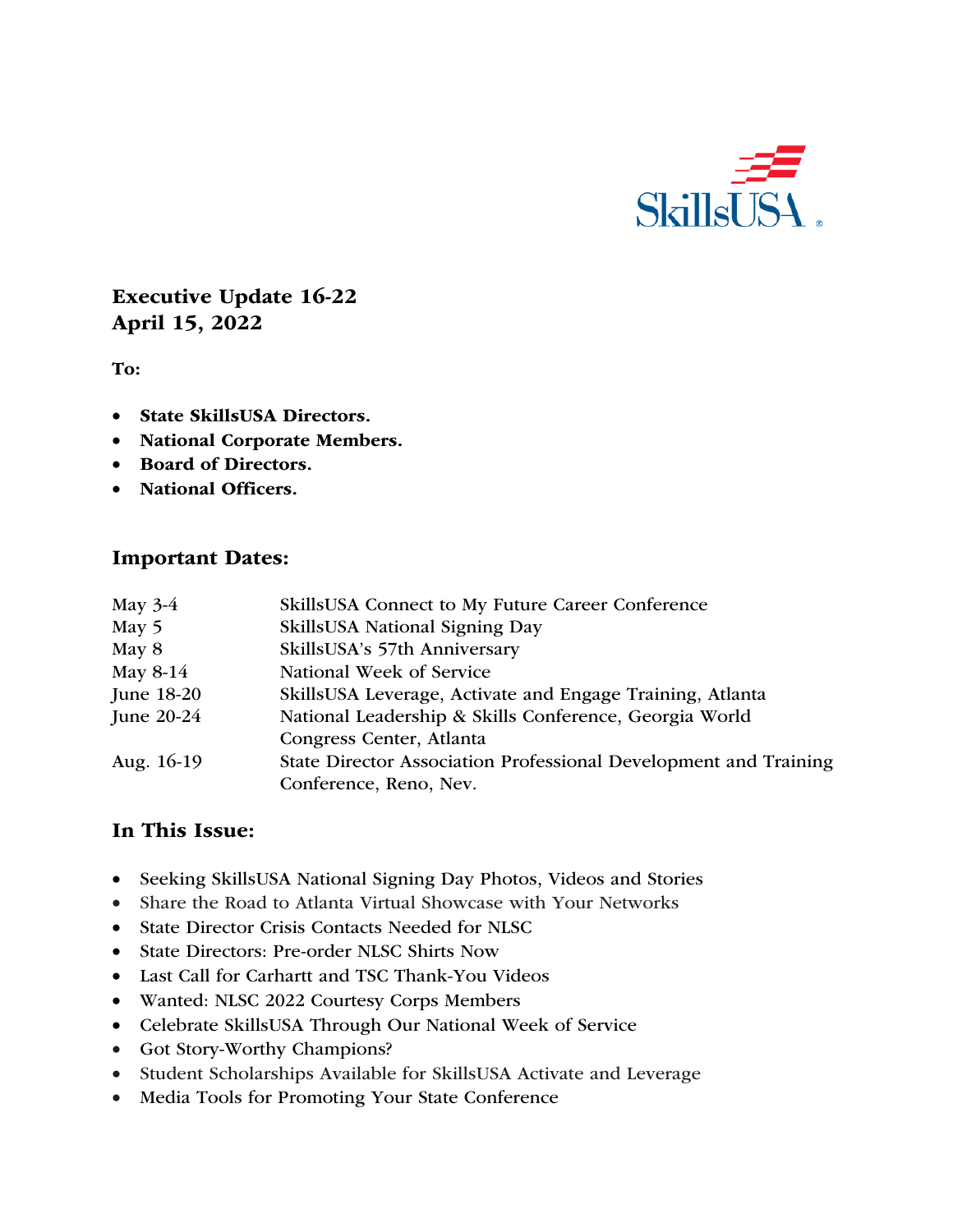- State Conference Audio/Video Assets Available
- Press Release Template for State Conference Participants
- Due Dates

### Seeking SkillsUSA National Signing Day Photos, Videos and Stories

SkillsUSA National Signing Day will be held on May 5. We are asking all states and local chapters to share their National Signing Day photos, videos and stories with SkillsUSA's communications team so we can highlight local events on our news and social media channels. To submit photos and stories, upload them here. Be sure to watch for SkillsUSA National Signing Day coverage on the SkillsUSA website, enewsletters and on social media. If you post on social media, use the hashtag #SkillsUSANationalSigningDay.

# Share the Road to Atlanta Virtual Showcase with Your Networks

SkillsUSA will be holding virtual sessions for business partners and sponsors to preview NLSC event sponsorship, SkillsUSA TECHSPO exhibitor options and other marketing and promotional opportunities for the upcoming conference in Atlanta. We will virtually walk prospects through the Georgia World Congress Center and the State Farm Arena. Choose a session on April 20 at 3 p.m. or April 25 at 6 p.m. We encourage you to share this registration link with your state business and industry representatives.

# State Director Crisis Contacts Needed for NLSC

Each year, SkillsUSA confirms cellphone numbers for state directors and their key team members to be used in case of emergency during the national conference. Please email your cellphone number or that of your designated state delegation leader. We would also like to receive one or two other names and phone numbers for additional contact(s) who can serve as your onsite crisis contact(s). If you cannot be reached in the event of an emergency at NLSC, we will call the next person on your list. Remember to always keep your phone powered up and on in Atlanta so you can be reached if the need arises. Email your crisis contacts to Jane Short at jshort@skillsusa.org by May 15.

### State Directors: Pre-order NLSC Shirts Now

SkillsUSA is now offering the official 2022 National Leadership & Skills Conference Tshirt for exclusive pre-order to state directors. Special state director pricing of \$12 a shirt has been secured. All orders must be placed by May 20. Shirts will be delivered directly to your state association hotel and no additional shipping costs will be incurred. To order your shirts, go here. The site password is: SKILLSDIRECTOR.

# Last call for Carhartt and TSC Thank-You Videos

Carhartt and Tractor Supply Company (TSC) recently stepped up with a \$100,000 donation to SkillsUSA through their Support the Trades campaign, and we're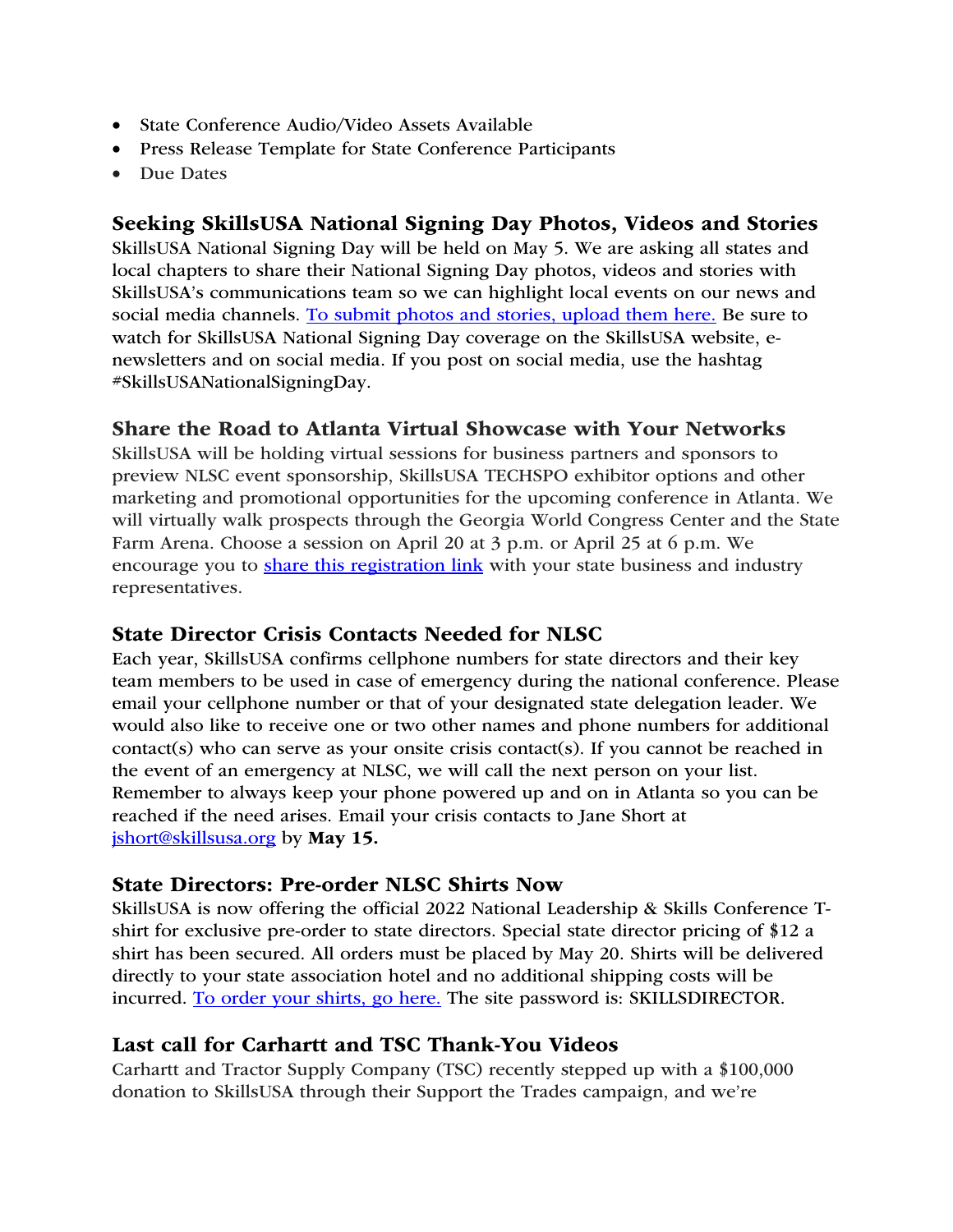encouraging our members to submit short thank-you videos to show our appreciation. We also welcome videos directly from state directors, so, if you can carve out the time (which we know is in short supply around now), please consider shooting a 10- to 20 second video of your own and sharing it with us. Please encourage your members to do the same. All who submit videos will be entered into a random drawing to receive one of two \$50 Amazon gift cards. Entries must be received by April 22. Find full details and guidelines here.

#### Wanted: NLSC 2022 Courtesy Corps Members

SkillsUSA needs more than 120 National Courtesy Corps (NCC) members for the 2022 National Leadership & Skills Conference. The work of this group supports the technical committees. NCC members receive free conference registration plus housing, local transportation, meals and entertainment. All NCC participants are housed at the Georgia Tech's Woodruff North Residence Hall in Atlanta. For more information about eligibility requirements, visit the National Courtesy Corps page on our website. To apply to be an NCC member, go here. For questions, contact Tracy Whitehead. The deadline for applicants is May 17. State directors will receive a list of their applicants for final approval on May 18.

### Celebrate SkillsUSA Through Our National Week of Service

State directors, please join us in asking your local chapters to conduct and promote a community service project during SkillsUSA's National Week of Service, May 8-14. This event helps commemorate the founding of SkillsUSA on May 8, 1965. For questions, contact Gayle Silvey.

### Got Story-Worthy Champions?

At the national conference, the staff of SkillsUSA Champions digital magazine will be on the lookout for interview subjects. If you know of a SkillsUSA student, advisor, industry representative or alumnus who will be at national conference and whose story would be motivating and inspirational, please email SkillsUSA's director of communications Tom Kercheval. A member of the communications team will then reach out to set up a specific time during conference week to meet these individuals. You are also invited to stop by the Media Room in GWCC A-402 anytime on Monday, June 20, through Thursday, June 23, to share story ideas and contacts. Our SkillsUSA communications team looks forward to meeting your champions at conference!

# Student Scholarships Available for SkillsUSA Activate and Leverage

The SkillsUSA Leadership Development Scholarship provides financial support for top students to participate in SkillsUSA's Activate and Leverage leadership trainings to be held in Atlanta, June 18-20. The scholarships are funded by former SkillsUSA board president and Caterpillar executive Robert L. Flint. State directors must submit the applications for scholarship candidates, and the deadline is May 6. More information and the application can be found here.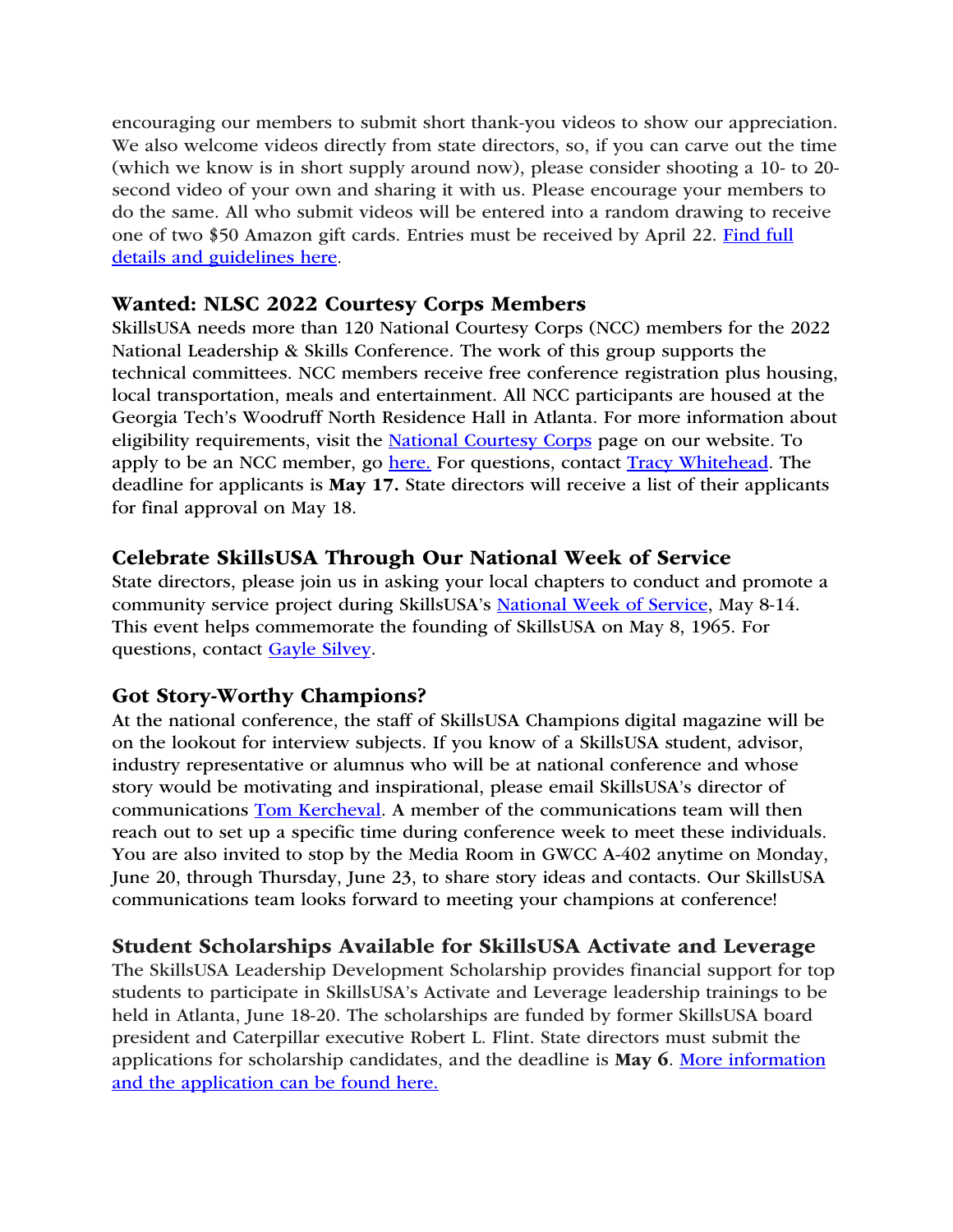### Media Tools for Promoting Your State Conference

State SkillsUSA directors recently received a link to the new SkillsUSA State Media Kit for SLSC and NLSC, which can also be accessed through SkillsUSA CONNECT in the "State Director Resources" section. The media kit includes a sample state conference letter of invitation, press release templates and other public relations resources. Templates are in Word for easy customization. For questions, contact Jane Short.

### State Conference Audio/Video Assets Available

SkillsUSA has produced several new or updated audio and video assets for your state conferences. New materials include videos with captions, a conference opening video, messages from our national officers, music videos, a "Call to Conference" promotional video for NLSC, bumpers, a greeting from executive director Chelle Travis, Emblem Ceremony PowerPoint and more. Please contact Tom Kercheval with any questions or issues.

# Press Release Template for State Conference Participants

The **SkillsUSA** advocacy site offers a press release template for state conference participants and their supporters to share competition results with local media. Please spread the word about this important tool. For questions, email Jane Short.

### Due Dates

#### April

| Sharon Melton Myers Scholarship applications due<br>April 15<br>SkillsUSA Talent Program applications due<br>April 22<br>April 22<br>Carhartt and TSC thank-you videos due<br>April 29<br>Technical Fridays: Facilitating Cloud Technologies<br>May<br>Student Leadership Development Scholarship applications due<br>May 6<br>National Leadership and Skills Conference registration deadline<br>May 17<br>NLSC hotel reservations deadline<br><b>May 17</b><br>Activate, Leverage and Engage registration deadline<br>May 17<br>State association NLSC registration appointment request due<br><b>May 17</b><br>National Courtesy Corps member applications due<br><b>May 17</b> |  |
|------------------------------------------------------------------------------------------------------------------------------------------------------------------------------------------------------------------------------------------------------------------------------------------------------------------------------------------------------------------------------------------------------------------------------------------------------------------------------------------------------------------------------------------------------------------------------------------------------------------------------------------------------------------------------------|--|
|                                                                                                                                                                                                                                                                                                                                                                                                                                                                                                                                                                                                                                                                                    |  |
|                                                                                                                                                                                                                                                                                                                                                                                                                                                                                                                                                                                                                                                                                    |  |
|                                                                                                                                                                                                                                                                                                                                                                                                                                                                                                                                                                                                                                                                                    |  |
|                                                                                                                                                                                                                                                                                                                                                                                                                                                                                                                                                                                                                                                                                    |  |
|                                                                                                                                                                                                                                                                                                                                                                                                                                                                                                                                                                                                                                                                                    |  |
|                                                                                                                                                                                                                                                                                                                                                                                                                                                                                                                                                                                                                                                                                    |  |
|                                                                                                                                                                                                                                                                                                                                                                                                                                                                                                                                                                                                                                                                                    |  |
|                                                                                                                                                                                                                                                                                                                                                                                                                                                                                                                                                                                                                                                                                    |  |
|                                                                                                                                                                                                                                                                                                                                                                                                                                                                                                                                                                                                                                                                                    |  |
|                                                                                                                                                                                                                                                                                                                                                                                                                                                                                                                                                                                                                                                                                    |  |
|                                                                                                                                                                                                                                                                                                                                                                                                                                                                                                                                                                                                                                                                                    |  |
| Confirm NLSC state hotel reservation block, if applicable<br>May 20                                                                                                                                                                                                                                                                                                                                                                                                                                                                                                                                                                                                                |  |
| Harbor Freight Tools for Schools Prize for Teacher Excellence<br>May 20<br>applications due                                                                                                                                                                                                                                                                                                                                                                                                                                                                                                                                                                                        |  |
| Harbor Freight Tools for Schools Travel Scholarships applications due<br>May 20                                                                                                                                                                                                                                                                                                                                                                                                                                                                                                                                                                                                    |  |
| Fine Homebuilding #KeepCraftAlive Scholarship applications due<br><b>May 30</b>                                                                                                                                                                                                                                                                                                                                                                                                                                                                                                                                                                                                    |  |
| Clifford T. Rees, Jr. Scholarship applications due<br>May 31                                                                                                                                                                                                                                                                                                                                                                                                                                                                                                                                                                                                                       |  |
| Bob Westphal Scholarship applications due<br><b>May 31</b>                                                                                                                                                                                                                                                                                                                                                                                                                                                                                                                                                                                                                         |  |
| Larry Rash Scholarship applications due<br>May 31                                                                                                                                                                                                                                                                                                                                                                                                                                                                                                                                                                                                                                  |  |